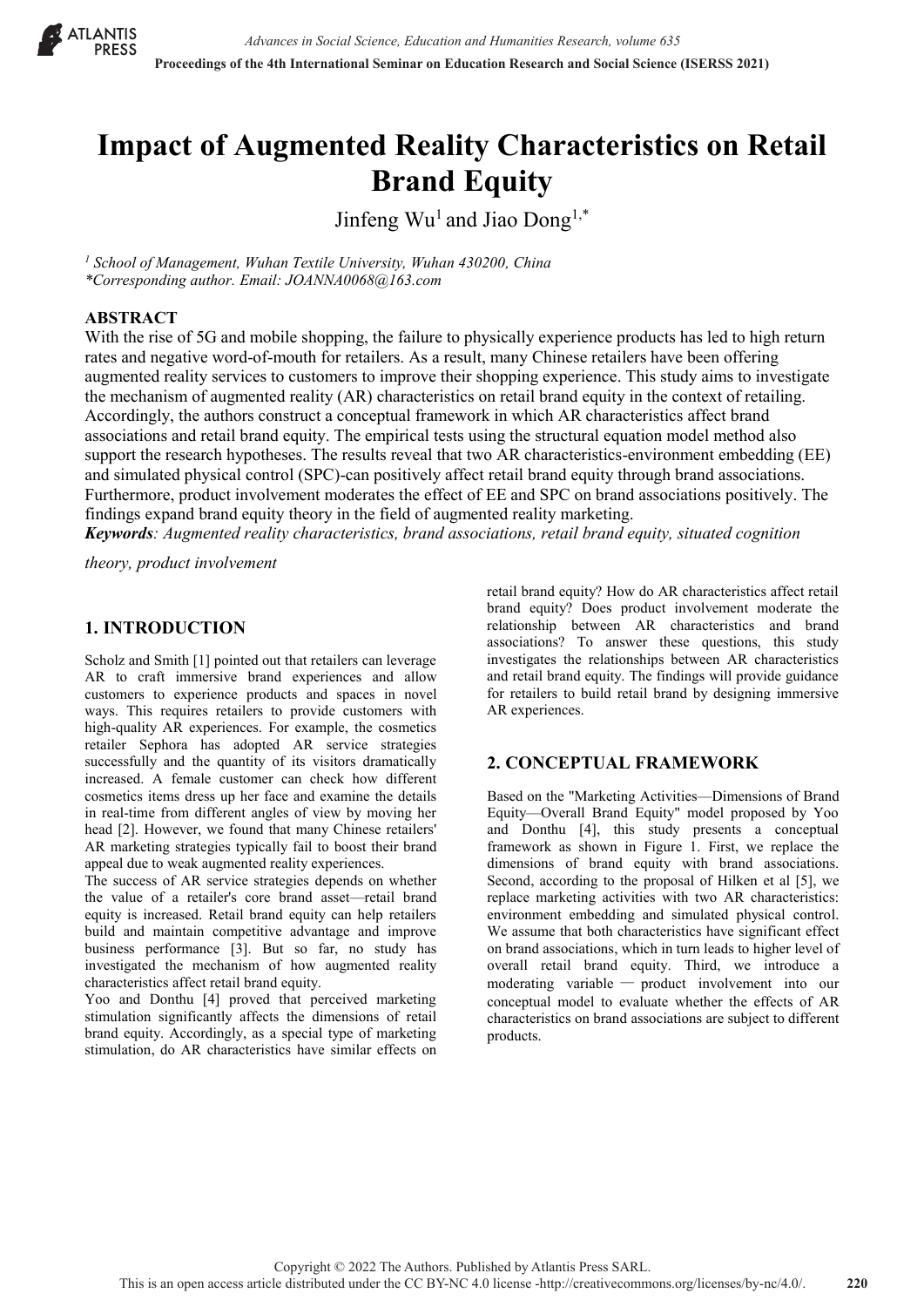

**Figure 1.** Conceptual framework

# *2.1. Retail Brand Equity*

Retail brand equity (store equity) is defined as the differential effect of store knowledge on customer response to the marketing activities of the store [6]. In this study, retail brand equity is a unidimensional concept according to White and Mathews [7]. Existing studies have identified four dimensions of retail brand equity, that is, retail brand awareness, retail brand associations, perceived quality, and retail brand loyalty. Brand awareness, brand associations and perceived quality constitute customer-based brand knowledge while brand loyalty reflects the relationship between customers and brands. In addition, brand associations play an important role in the formation of customers' differential response [8]. Brand associations refer to anything linked to the customer's memory of the retail brand [3], which are the attributes and benefits associated with a retail brand name perceived by customers [8]. Furthermore, Cho et al [9] divided brand associations into three dimensions: cognitive, affective and sensory associations. Cognitive associations refer to consumers' thoughts about a brand in terms of product attributes, services, performance and symbolic meaning [18]. Affective associations reflect a customer's commitment to the brand and enjoyment from interacting with the brand [9]. Sensory associations capture visual, olfactory, auditory and tactile sensations related to the brand and its product [9].

# *2.2. Augmented Reality Characteristics*

AR is "a technology which allows computer generated virtual imagery to exactly overlay physical objects in real time" [10]. AR marketing is a strategic concept that integrates digital information or objects into the subject's perception of the physical world, often in combination with other media to achieve organizational goals [11]. AR-based shopping is considered as a service experience, enabling customers to see how products fit them personally or in their environments [5]. As a new marketing approach for enterprises, AR marketing can extend established marketing approaches such as advertising, content marketing and storytelling [11].

Drawing on situated cognition theory, Hilken et al [5] concluded two aspects of customer experience of AR marketing, that is, embedding and embodiment. According to situated cognition theory [5], customers' information processing is embedded in their physical environment and embodied through physical simulations and actions. In other words, situated cognition enables customers to learn more about the value of products and services when they integrate information about products and services in realtime within the immediate decision context (i.e., are embedded), allow for physical interaction with a product or service (i.e., are embodied) [12]. Based on situated cognition theory, Hilken et al [5] proposed two AR characteristics: environmental embedding (EE) and simulated physical control (SPC). EE was defined as the visual integration of virtual content into a person's realworld environment. SPC was defined as the ability of AR to simulate physical control over an offering (e.g., moving, rotating).

# **3. RESEARCH HYPOTHESES**

Fan et al [13] found that EE and SPC can significantly improve customers' cognitive fluency. In other words, when the level of EE and SPC is high, the way of information processing about products and services seems more realistic and familiar and requires fewer cognitive resources. Thus, more cognitive resources are available for building cognitive associations. Song et al [14] found that EE and SPC positively affect customers' decision comfort by evoking customers' perceived immersion. Decision comfort refers to the degree of ease, contentment, and wellbeing one feels when making a specific decision and is a soft-positive emotion [15]. AR services can provide the visual sensory stimulus that AR integrates the virtual product into the real-world environment. By touching the interactive display screen, customers are able to control the virtual product which has the same size as the actual one. There are visual, tactile and other sensory stimuli in the AR-based shopping environment, providing a more realistic experience [16]. As a result, customers are more likely to build a brand-related memory in the cognitive, affective, and sensory aspects when EE and SPC are at a high level. Thus,

H1: Environmental embedding (EE) has a positive impact on brand associations.

H2: Simulated physical control (SPC) has a positive impact on brand associations.

According to Cho et al [9], cognitive, affective, and sensory associations have positive impacts on overall retail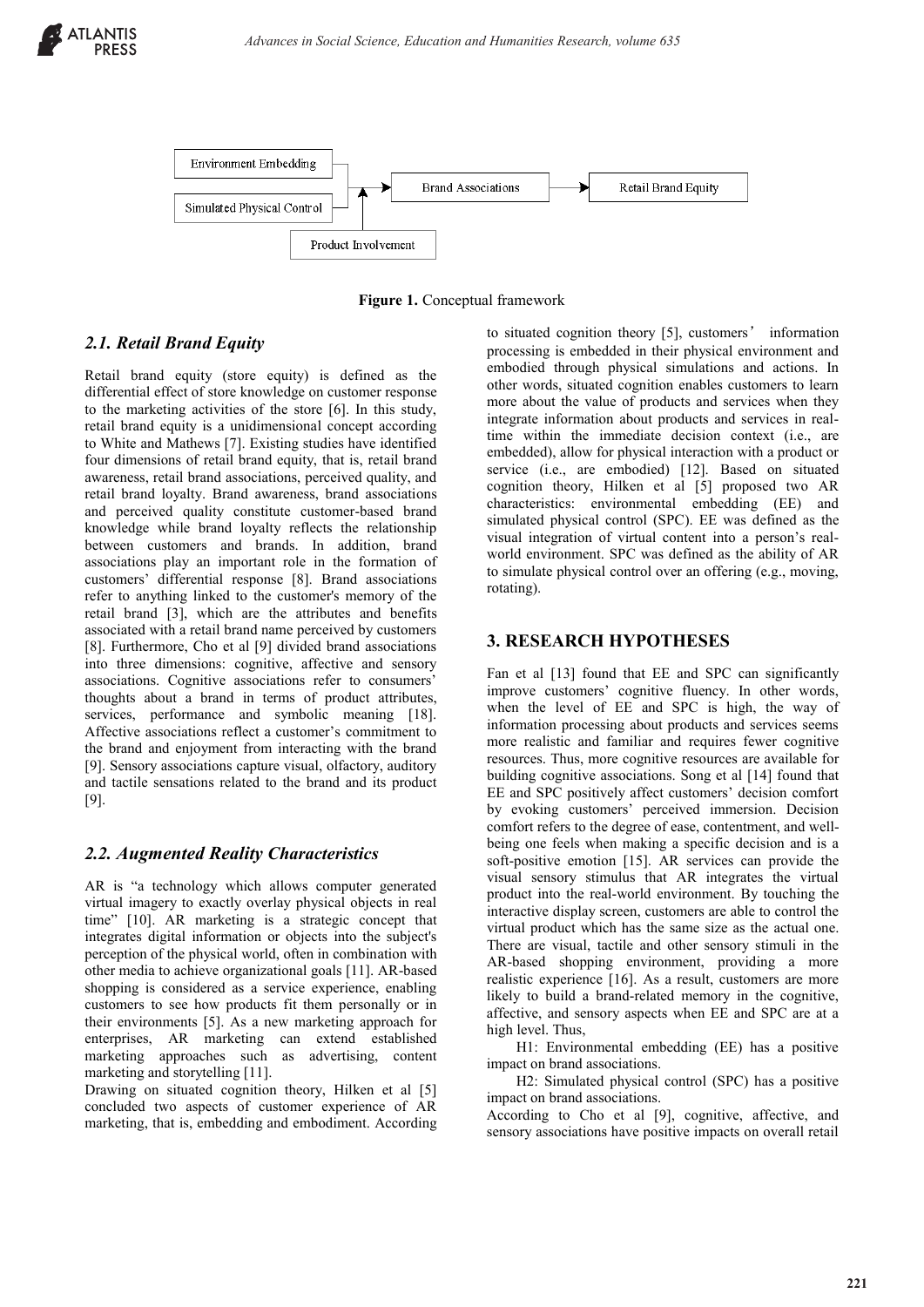brand equity. Brand equity is at least partially driven by the nature of the brand associations which make up the brand image [8]. High levels of brand associations play an important role in determining the differential response that make up brand equity [8]. Thus,

H3: Brand associations has a positive impact on retail brand equity.

Product involvement is defined as the extent to which the product is important and interesting to the customer [17]. Customers with high involvement will be more motivated to invest the effort in processing information about the brand and its products deeply [17], and thus more likely to shape associative memories about the brand in their minds. In this case, customers' perceived EE and SPC will have stronger impacts on building brand associations. Thus,

H4: The effect of AR characteristics (a: environment embedding, b: simulated physical control) on brand associations is greater for highly involved customers than for less involved customers.

## **4. METHODOLOGY**

#### *4.1. Samples*

Two online brand stores on the Taobao retail application were selected as stimuli, including Ray-Ban and Schwarzkopf. Products they sell were respectively sunglasses and hair dyes. Their AR service online links served as experimental links. Students who have used AR technology in shopping were selected to participate in this study. Respondents were asked to fill in a questionnaire after the experiment. A total of 602 responses were obtained. Elimination of incomplete responses left 520 eligible responses for analysis. 23.5% of the respondents were men and 76.5% were women. 99.4% were between 18-34 years old. The online brand stores consist of Schwarzkopf (N=347) and Ray-Ban (N=137).

### *4.2. Questionnaire Design*

All measurement scales were verified by previous empirical studies. All items were on a seven-point Likert scale rating from  $1=$  not at all (strongly disagree) to  $7=$  a lot (strongly agree).

#### **5. EMPIRICAL ANALYSIS AND RESULTS**

#### *5.1. Reliability and Validity Analysis*

The results of exploratory factor analysis (EFA) showed that the Cronbach's  $\alpha$  coefficients ranged from 0.758 to 0.905, and the composite reliability scores ranged from 0.760 to 0.946 for all constructs. The results of confirmatory factor analysis (CFA) showed that all the standardized factor loadings were higher than 0.603, and the average variance extracted ranged from 0.561 to 0.854. Thus, the scale for constructs appears to exhibit satisfactory internal consistency reliability and convergent validity.

#### *5.2. Path Analysis*

Structural equation model (SEM) analysis as supplied by AMOS 24.0 was used to estimate parameters of the model in Figure 2. The structural model had good fit indices:  $\chi$ 2/df =3.784, RMSEA=0.073, CFI=0.901, IFI=0.901, NFI=0.870, CFI=0.916, GFI=0.842, AGFI=0.811. All path coefficients were significant. EE had a positive impact on brand associations ( $β=0.253$ ,  $p<0.001$ ). SPC had a significant positive impact on brand associations (β=0.487, p<0.001). The effect of brand associations on retail brand equity was significant ( $\beta$ =0.837, p<0.001). Therefore, H1, H2, and H3 were supported.

The moderating effect depends on whether the interaction between the independent variable and the moderating variable is significant. If the P-value is lower than 0.05, it indicates that there is a significant moderating effect. The results showed that the interaction between EE and product involvement affected brand associations positively (β=0.163, p<0.001). The interaction between SPC and product involvement also had a positive effect on brand associations ( $\beta$ =0.977, p<0.001). Thus, product involvement moderated the relationship between AR characteristics and brand associations significantly. H4 was supported.



**Figure 2.** Path analysis

 $*_{p<0.05}$ ,  $*<0.01$ ,  $*<0.001$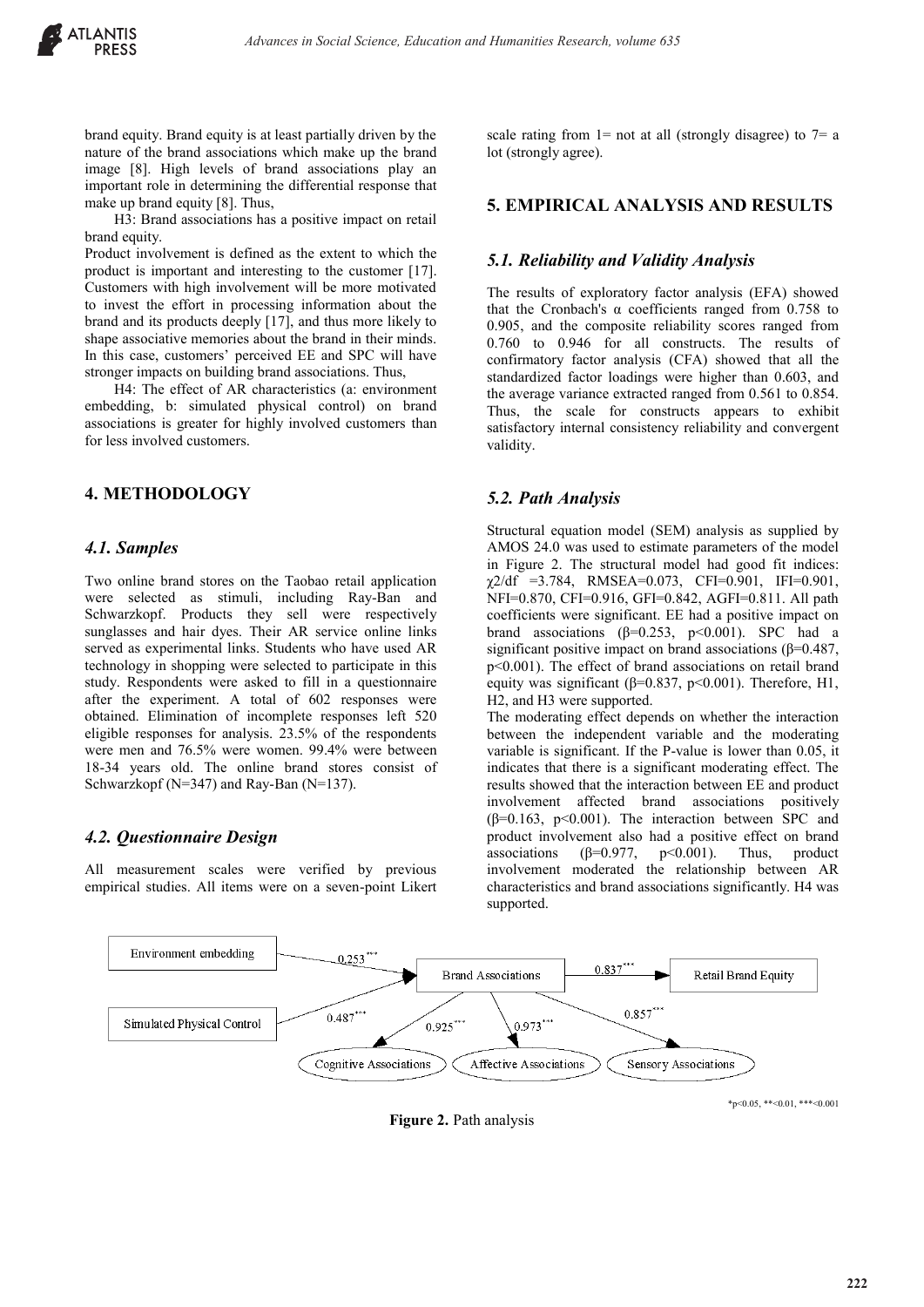

## **6. CONCLUSION**

This study explored the effect of AR characteristics on retail brand equity through brand associations. The conclusions were as follows:

First, retail brand associations, as reflected by cognitive, affective and sensory associations, have positive effects on retail brand equity. As the vital elements of retail brand equity, positive retail brand associations are more likely to associate with preferred retailers than non-preferred retailers. Retailer managers can take retail brand associations as a signal of retail brand equity and invest on it to build retail brand equity.

Second, two characteristics of AR, that is, EE and SPC, positively affect retail brand associations. Optimizing these AR characteristics should be feasible and important approach to build retail brand equity. Thus, retailer managers should make full use of them when carrying AR marketing.

Finally, product involvement positively moderates the effect of EE and SPC on brand associations. In order to promote retail brand equity effectively, retailer manager should capitalize not only characteristics of AR but also the product types subject to which the effects of AR characteristics on brand associations may vary.

## **ACKNOWLEDGMENT**

This research was supported by the Humanities and Social Science Project of Ministry of Education of China (Grant No. 17YJA630108), the National Social Science Fund of China (Grant No. 20BGL122) and the National Natural Science Foundation of China (Grant No. 71962002).

## **REFERENCES**

[1] Scholz J, Smith A N. Augmented reality: Designing immersive experiences that maximize customer engagement[J]. Business Horizons, 2016, 59(2):149- 161.

[2] Deloitte Consulting. <Augmented shopping: The quiet revolution>[EB/OL].

https://www2.deloitte.com/us/en/insights/topics/emergin g-technologies/augmented-shopping-3d-technologyretail.html ,2020.

[3] Pappu, R., Quester, P. A. customer-based Method for retail brand equity Measurement: Results of an Empirical Study[J]. Journal of Retailing and customer Services, 2006, 34(13): 317-329.

[4] B. Yoo, N. Donthu, and S. Lee. An examination of selected marketing mix elements and brand equity[J]. Academy of Marketing Science, 2000(28):195-211.

[5] Hilken T, de Ruyter K, Chylinski M, et al. Augmenting the eye of the beholder: exploring the strategic potential of augmented reality to enhance online service experiences[J]. Journal of the Academy of Marketing Science, 2017, 45(6): 884-905.

[6] Hartman K B, Spiro R L. Recapturing store image in customer-based store equity: a construct conceptualization[J]. Journal of Business Research, 2005, 58(8):1112-1120.

[7] White, R. C., Mathews, S. J., Voorhees, C. M. The Effects of Service on Multichannel Retailers` Brand Equity[J]. Journal of Service Marketing, 2013, 27(4): 259-270.

[8] Keller, K. L. Conceptualizing Measuring and Managing Customer-based Brand Equity[J]. Journal of Marketing, 1993, 57(1):1-22.

[9] Cho E, Fiore A M, Russell D W. Validation of a Fashion Brand Image Scale Capturing Cognitive, Sensory, and Affective associations: Testing Its Role in an Extended Brand Equity Model[J]. Psychology and Marketing, 2015, 32(1):28–48.

[10] Zhou, F., Duh, H.B.L., Billinghurst, M., 2008. Trends in augmented reality tracking, interaction and display: a review of ten years of ISMAR. In: Proceedings of the 7th IEEE/ACM International Symposium on Mixed and Augmented Reality. IEEE Computer Society, pp. 193–202.

[11] Rauschnabel P A, Felix R, Hinsch C. Augmented reality marketing: How mobile AR-apps can improve brands through inspiration[J]. Journal of Retailing and customer Services, 2019, 49: 43-53.

[12] Hilken T, Heller J, Chylinski M, et al. Making omnichannel an augmented reality: the current and future state of the art[J]. Journal of Research in Interactive Marketing, 2018.

[13] Fan X, Chai Z, Deng N, et al. Adoption of augmented reality in online retailing and customers' product attitude: A cognitive perspective[J]. Journal of Retailing and customer Services, 2020, 53: 101986.

[14] Song H K, Baek E, Choo H J. Try-on experience with augmented reality comforts your decision[J]. Information Technology & People, 2019.

[15] Parker J R, Lehmann D R, Xie Y. Decision Comfort[J]. Journal of customer Research, 2016, 43(1).